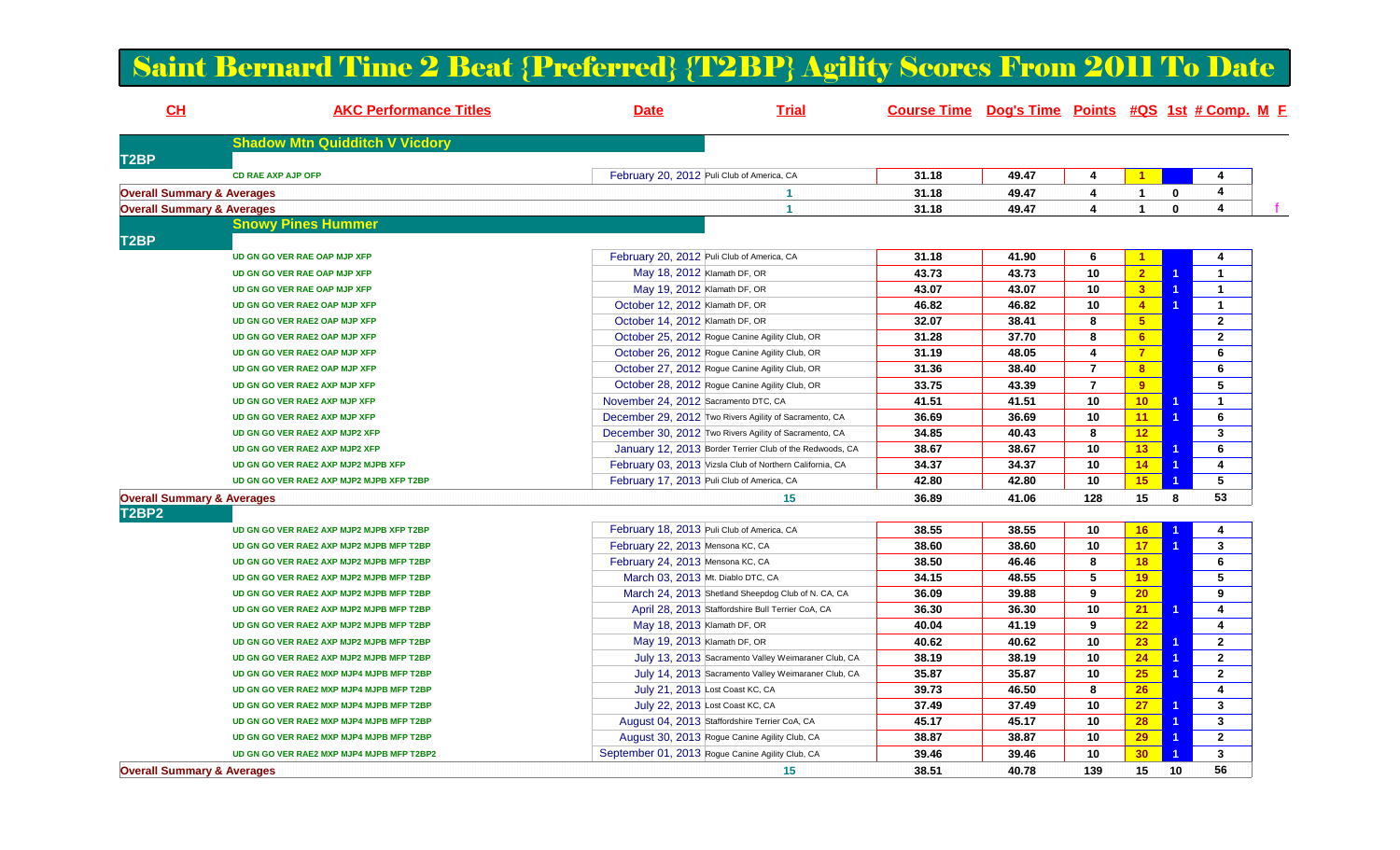**AKC Performance Titles Date Trial Course Time Dog's Time Points #QS 1st # Comp. <sup>M</sup> <sup>F</sup>**

| T2BP3                                                         |                                                              |       |       |                |                 |                      |                         |
|---------------------------------------------------------------|--------------------------------------------------------------|-------|-------|----------------|-----------------|----------------------|-------------------------|
| UD GN GO VER RAE2 MXP MJP5 MJPS MFP T2BP2                     | September 20, 2013 Irish Setter Club of The Pacific-S.F., CA | 35.84 | 36.92 | 9              | 31              |                      | $\overline{4}$          |
| UD GN GO VER RAE2 MXP MJP5 MJPS MFP T2BP2                     | October 11, 2013 Klamath DF, OR                              | 36.66 | 36.66 | 10             | 32 <sub>2</sub> | $\overline{1}$       | $\mathbf{3}$            |
| UD GN GO VER RAE2 MXP MJP5 MJPS MFP T2BP2                     | October 12, 2013 Klamath DF, OR                              | 44.25 | 44.25 | 10             | 33              | $\mathbf 1$          | 3                       |
| UD GN GO VER RAE2 MXP2 MJP5 MJPS MFP T2BP2                    | October 13, 2013 Klamath DF, OR                              | 43.15 | 43.15 | 10             | 34              | 1                    | $\mathbf{2}$            |
| UD GN GO VER RAE2 MXP2 MJP5 MJPS MFP T2BP2                    | October 26, 2013 Rogue Canine Agility Club, CA               | 43.42 | 45.25 | 9              | 35              |                      | $\overline{4}$          |
| UD GN GO VER RAE2 MXP2 MJP5 MJPS MFP T2BP2                    | October 27, 2013 Rogue Canine Agility Club, CA               | 34.90 | 37.43 | 9              | 36              |                      | 4                       |
| UD GN GO VER RAE2 MXP2 MJP5 MJPS MFP T2BP2                    | November 08, 2013 Nor-Cal Golden Retriever Club, CA          | 39.88 | 39.88 | 10             | 37              | 1                    | $\overline{2}$          |
| UD GN GO VER RAE2 MXP2 MXPB MJP6 MJPS MFP T2BP2               | November 10, 2013 Nor-Cal Golden Retriever Club, CA          | 40.56 | 40.56 | 10             | 38              | $\overline{1}$       | 4                       |
| UD GN GO VER RAE2 MXP2 MXPB MJP6 MJPS MFP T2BP2               | November 23, 2013 Portugese Water Dog Club of N. CA, CA      | 36.67 | 36.67 | 10             | 39              | 1                    | $\mathbf{3}$            |
| UD GN GO VER RAE2 MXP2 MXPB MJP6 MJPS MFP T2BP2               | November 24, 2013 Portugese Water Dog Club of N. CA, CA      | 37.29 | 37.29 | 10             | 40              | $\overline{1}$       | $\mathbf{3}$            |
| 2013-PACH UD GN GO VER RAE2 MXP2 MXPB MJP6 MJPS PAX MFP T2BP2 | November 25, 2013 Portugese Water Dog Club of N. CA, CA      | 40.37 | 40.37 | 10             | 41              | 1                    | $\mathbf{2}$            |
| 2013-PACH UD GN GO VER RAE2 MXP2 MXPB MJP6 MJPS PAX MFP T2BP2 | November 29, 2013 Sacramento DTC, CA                         | 33.70 | 33.70 | 10             | 42              | 1                    | $\mathbf{2}$            |
| 2013-PACH UD GN GO VER RAE2 MXP2 MXPB MJP6 MJPS PAX MFP T2BP2 | November 30, 2013 Sacramento DTC, CA                         | 31.00 | 34.38 | 9              | 43              |                      | $\overline{\mathbf{4}}$ |
| 2013-PACH UD GN GO VER RAE2 MXP2 MXPB MJP6 MJPS PAX MFP T2BP2 | December 01, 2013 Sacramento DTC, CA                         | 39.78 | 39.78 | 10             | 44              | $\blacktriangleleft$ | $\mathbf{1}$            |
| 2013-PACH UD GN GO VER RAE2 MXP2 MXPB MJP6 MJPS PAX MFP T2BP3 | December 13, 2013 American Kennel Club, FL                   | 36.75 | 37.84 | 9              | 45              |                      | 13                      |
| <b>Overall Summary &amp; Averages</b>                         | 15                                                           | 38.28 | 38.94 | 145            | 15              | 10                   | 54                      |
| T2BP4                                                         |                                                              |       |       |                |                 |                      |                         |
| 2013-PACH UD GN GO VER RAE2 MXP2 MXPB MJP6 MJPS PAX MFP T2BP3 | December 27, 2013 Two Rivers Agility Club of Sacramento, CA  | 35.42 | 39.12 | 8              | 46              |                      | 5                       |
| 2013-PACH UD GN GO VER RAE2 MXP2 MXPB MJP6 MJPS PAX MFP T2BP3 | December 28, 2013 Two Rivers Agility Club of Sacramento, CA  | 40.24 | 41.73 | 9              | 47              |                      | 6                       |
| 2013-PACH UD GN GO VER RAE2 MXP3 MXPB MJP7 MJPS PAX MFP T2BP3 | December 29, 2013 Two Rivers Agility Club of Sacramento, CA  | 33.79 | 33.79 | 10             | 48              | $\blacktriangleleft$ | 5                       |
| 2013-PACH UD GN GO VER RAE2 MXP3 MXPB MJP7 MJPS PAX MFP T2BP3 | December 30, 2013 Two Rivers Agility Club of Sacramento, CA  | 38.26 | 38.26 | 10             | 49              | $\overline{1}$       | $\overline{4}$          |
| 2013-PACH UD GN GO VER RAE2 MXP3 MXPB MJP7 MJPS PAX MFP T2BP3 | January 10, 2014 Border Terrier Club of the Redwoods         | 40.56 | 40.56 | 10             | 50              | $\overline{1}$       | $\mathbf{2}$            |
| 2013-PACH UD GN GO VER RAE2 MXP3 MXPB MJP7 MJPS PAX MFP T2BP3 | January 11, 2014 Border Terrier Club of the Redwoods         | 40.90 | 40.90 | 10             | 51              | $\overline{1}$       | $\overline{\mathbf{4}}$ |
| 2013-PACH UD GN GO VER RAE2 MXP3 MXPB MJP7 MJPS PAX MFP T2BP3 | January 12, 2014 Border Terrier Club of the Redwoods         | 40.70 | 40.70 | 10             | 52              | $\overline{1}$       | $\overline{\mathbf{4}}$ |
| 2013-PACHUD GN GO VER RAE2 MXP3 MXPB MJP7 MJPG PAX MFP T2BP3  | January 25, 2014 Mensona KC, CA                              | 41.85 | 41.85 | 10             | 53              | 1                    | $\mathbf{1}$            |
| 2013-PACH UD GN GO VER RAE2 MXP3 MXPB MJP7 MJPG PAX MFP T2BP3 | January 26, 2014 Mensona KC, CA                              | 37.61 | 37.61 | 10             | 54              | 1                    | $\mathbf{3}$            |
| 2013-PACH UD GN GO VER RAE2 MXP3 MXPB MJP7 MJPG PAX MFP T2BP3 | February 07, 2014 English Cocker Spaniel Club of Am. CA      | 38.41 | 38.41 | 10             | 55              | $\overline{1}$       | $\mathbf{3}$            |
| 2013-PACH UD GN GO VER RAE2 MXP3 MXPB MJP7 MJPG PAX MFP T2BP3 | February 08, 2014 English Cocker Spaniel Club of Am. CA      | 28.60 | 37.44 | $\overline{7}$ | 56              |                      | $\overline{\mathbf{4}}$ |
| 2013-PACHUD GN GO VER RAE2 MXP3 MXPB MJP7 MJPG PAX MFP T2BP3  | February 09, 2014 English Cocker Spaniel Club of Am. CA      | 41.60 | 42.68 | 9              | 57              |                      | 4                       |
| 2013-PACH UD GN GO VER RAE2 MXP3 MXPB MJP8 MJPG PAX MFP T2BP3 | February 16, 2014 Puli Club of America, CA                   | 36.76 | 36.76 | 10             | 58              | $\blacktriangleleft$ | $2^{\circ}$             |
| 2013-PACH UD GN GO VER RAE2 MXP4 MXPB MJP8 MJPG PAX MFP T2BP3 | February 17, 2014 Puli Club of America, CA                   | 38.98 | 38.98 | 10             | 59              | $\overline{1}$       | $\mathbf{2}$            |
| 2013-PACH UD GN GO VER RAE2 MXP4 MXPB MJP8 MJPG PAX MFP T2BP4 | March 01, 2014 Mt. Diablo DTC, CA                            | 42.70 | 42.70 | 10             | 60              | 1                    | $\mathbf{2}$            |
| <b>Overall Summary &amp; Averages</b>                         | 15                                                           | 38.43 | 39.43 | 143            | 15              | 11                   | 51                      |
| T2BP5                                                         |                                                              |       |       |                |                 |                      |                         |
| 2013-PACH UD GN GO VER RAE2 MXP4 MXPB MJP8 MJPG PAX MFP T2BP4 | March 02, 2014 Mt. Diablo DTC, CA                            | 39.60 | 39.06 | 10             | 61              |                      | $\mathbf{2}$            |
| 2013-PACH UD GN GO VER RAE2 MXP4 MXPB MJP8 MJPG PAX MFP T2BP4 | March 14, 2014 Vallejo DTC, CA                               | 40.09 | 40.09 | 10             | 62 <sub>2</sub> | $\blacktriangleleft$ | $\mathbf{1}$            |
| 2013-PACH UD GN GO VER RAE2 MXP4 MXPB MJP8 MJPG PAX MFP T2BP4 | March 27, 2014 American Kennel Club, FL                      | 35.63 | 31.07 | 8              | 63              |                      | 26                      |
| 2013-PACHUD GN GO VER RAE2 MXP4 MXPB MJP8 MJPG PAX MFP T2BP4  | April 13, 2014 Mensona KC, CA                                | 31.18 | 36.35 | 8              | 64              |                      | $\overline{4}$          |
| 2013-PACH UD GN GO VER RAE2 MXP4 MXPB MJP8 MJPG PAX MFP T2BP4 | April 25, 2014 Miniature Bull Terrier Club of America, CA    | 32.16 | 41.67 | $\overline{7}$ | 65              |                      | $\mathbf{3}$            |
| 2013-PACH UD GN GO VER RAE2 MXP4 MXPB MJP8 MJPG PAX MFP T2BP4 | April 26, 2014 Miniature Bull Terrier Club of America, CA    | 32.16 | 38.83 | 8              | 66              |                      | $\overline{5}$          |
| 2013-PACH UD GN GO VER RAE2 MXP4 MXPB MJP8 MJPG PAX MFP T2BP4 | April 27, 2014 Miniature Bull Terrier Club of America, CA    | 30.65 | 32.62 | 9              | 67              |                      | $\sqrt{5}$              |
| 2013-PACH UD GN GO VER RAE2 MXP5 MXPS MJP9 MJPG PAX MFP T2BP4 | May 17, 2014 Klamath DF, OR                                  | 44.67 | 44.67 | 10             | 68              | 1                    | $\mathbf{3}$            |
| 2013-PACH UD GN GO VER RAE2 MXP5 MXPS MJP9 MJPG PAX MFP T2BP4 | May 18, 2014 Klamath DF, OR                                  | 28.51 | 37.70 | $\overline{7}$ | 69              |                      | $\mathbf{3}$            |